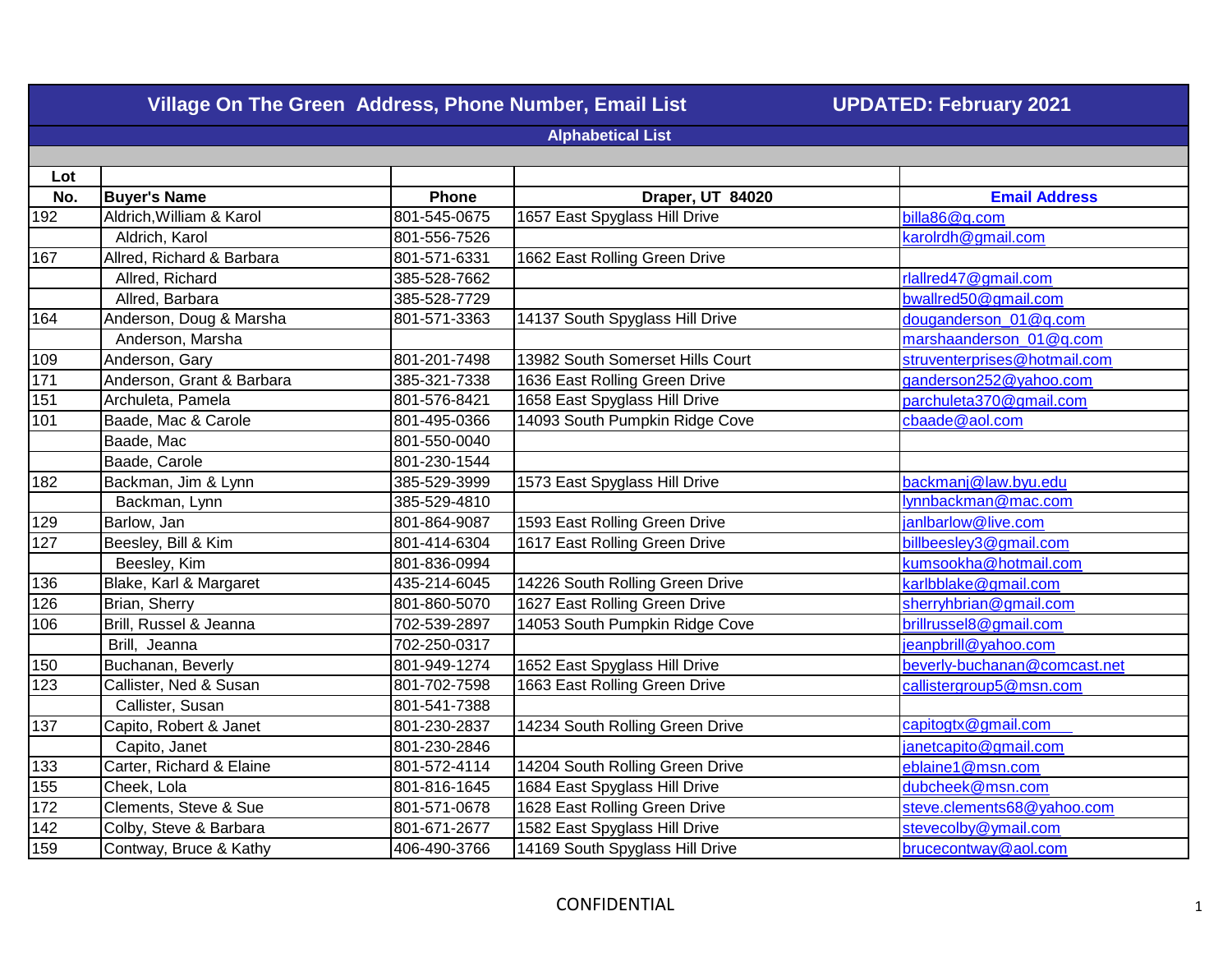| Village On The Green Address, Phone Number, Email List |                                  |              | <b>UPDATED: February 2021</b>    |                             |  |  |
|--------------------------------------------------------|----------------------------------|--------------|----------------------------------|-----------------------------|--|--|
| <b>Alphabetical List</b>                               |                                  |              |                                  |                             |  |  |
|                                                        |                                  |              |                                  |                             |  |  |
| Lot                                                    |                                  |              |                                  |                             |  |  |
| No.                                                    | <b>Buyer's Name</b>              | Phone        | Draper, UT 84020                 | <b>Email Address</b>        |  |  |
| 161                                                    | Dances, Ali                      | 801-915-2752 | 14153 South Spyglass Hill Drive  | 1alidances@gmail.com        |  |  |
| 150                                                    | Darrington, Lori                 | 801-680-6757 | 1652 East Spyglass Hill Drive    | Idarrington04@gmail.com     |  |  |
| 181                                                    | Day, LaRayne                     | 801-891-0971 | 1563 East Spyglass Hill Drive    | day.larayne@comcast.net     |  |  |
| 186                                                    | Droz, Cheryl                     | 801-619-2111 | 1601 East Spyglass Hill Drive    |                             |  |  |
| 104                                                    | Einelund, Marlow & Berit         | 385-218-1160 | 14069 South Pumpkin Ridge Cove   | einelund@yahoo.com          |  |  |
|                                                        | Einelund, Berit                  | 385-267-9059 |                                  | beinelund@yahoo.com         |  |  |
| 135                                                    | Elder, Dick & June               | 801-676-9403 | 14218 South Rolling Green Drive  | richelder@msn.com           |  |  |
|                                                        | Elder, June                      |              |                                  | juneelder@msn.com           |  |  |
| 175                                                    | England, Kem & Pat               | 801-523-3819 | 1598 East Rolling Green Drive    | kem england@comcast.net     |  |  |
|                                                        | England, Pat                     |              |                                  | pat england@comcast.net     |  |  |
| 107                                                    | Esterreicher, Joe & Carol        | 385-259-2161 | 14043 South Somerset Hills Court | jesterreicher@earthlink.com |  |  |
|                                                        | Esterreicher, Carol              | 385-218-1626 |                                  | carol2stories@gmail.com     |  |  |
| 122                                                    | Farnsworth, Briant & Glenna      | 801-616-6653 | 1671 East Rolling Green Drive    | briant.farnsworth@gmail.com |  |  |
|                                                        | Farnsworth, Glenna               | 801-816-1002 |                                  | grfarnsworth@yahoo.com      |  |  |
| 143                                                    | Finlayson, Willis (Will) & Lorie | 801-597-8887 | 1588 East Spyglass Hill Drive    | wlfinlayson@yahoo.com       |  |  |
|                                                        | Finlayson, Will                  | 801-597-6398 |                                  |                             |  |  |
| 102                                                    | Foote, Troy & Jamie              | 801-815-8000 | 14083 South Pumpkin Ridge Cove   | troyfoote@troyfoote.com     |  |  |
|                                                        | Foote, Jamie                     | 801-859-1515 |                                  | jfoote776@gmail.com         |  |  |
| 118<br>176                                             | Fredrickson, Hartley and Dixie   | 801-278-0956 | 14074 South Somerset Hills Court | hfredri@attglobal.net       |  |  |
|                                                        | Gardiner, Trent                  | 385-343-9769 | 1592 East Rolling Green Drive    | trent.gardiner@gmail.com    |  |  |
|                                                        | Aquino, Monica                   | 385-343-9779 |                                  | motzqn@gmail.com            |  |  |
| 138                                                    | Gardner, Gary & Deborah          | 801-523-9600 | 14238 South Rolling Green Drive  | debbiegardner@yahoo.com     |  |  |
| 170                                                    | Giles, Steve & Sue               | 801-201-1494 | 1644 E. Rolling Green Drive      | sgiles@hawthornacademy.org  |  |  |
|                                                        | Giles, Sue                       | 801-448-9058 |                                  |                             |  |  |
| 178                                                    | Goodloe, Richard & Sheila        | 801-572-9395 | 1576 East Rolling Green Drive    | rbgoodloe@q.com             |  |  |
|                                                        | Goodloe, Sheila                  | 406-581-5201 |                                  | sygoodloe@q.com             |  |  |
| 116                                                    | Gottfredson, Gary & Carolyn      | 801-572-2657 | 14058 South Somerset Hills Court |                             |  |  |
|                                                        | Gottfredson, Gary                | 801-971-3465 |                                  | geg.gott@gmail.com          |  |  |
|                                                        | Gottfredson, Carolyn             | 801-554-2852 |                                  | uterider@comcast.net        |  |  |
| 125                                                    | Gunderson, Dave & Linda          | 801-879-1903 | 1649 East Rolling Green Drive    | dave@ksopcountry.com        |  |  |
|                                                        | Gunderson, Linda                 | 435-851-9741 |                                  | angellady5678@gmail.com     |  |  |
| 163                                                    | Hall, Hugh & Michelle            | 408-391-7243 | 14139 S. Spyglass Hill Dr.       | hughrhall@gmail.com         |  |  |
|                                                        |                                  |              |                                  |                             |  |  |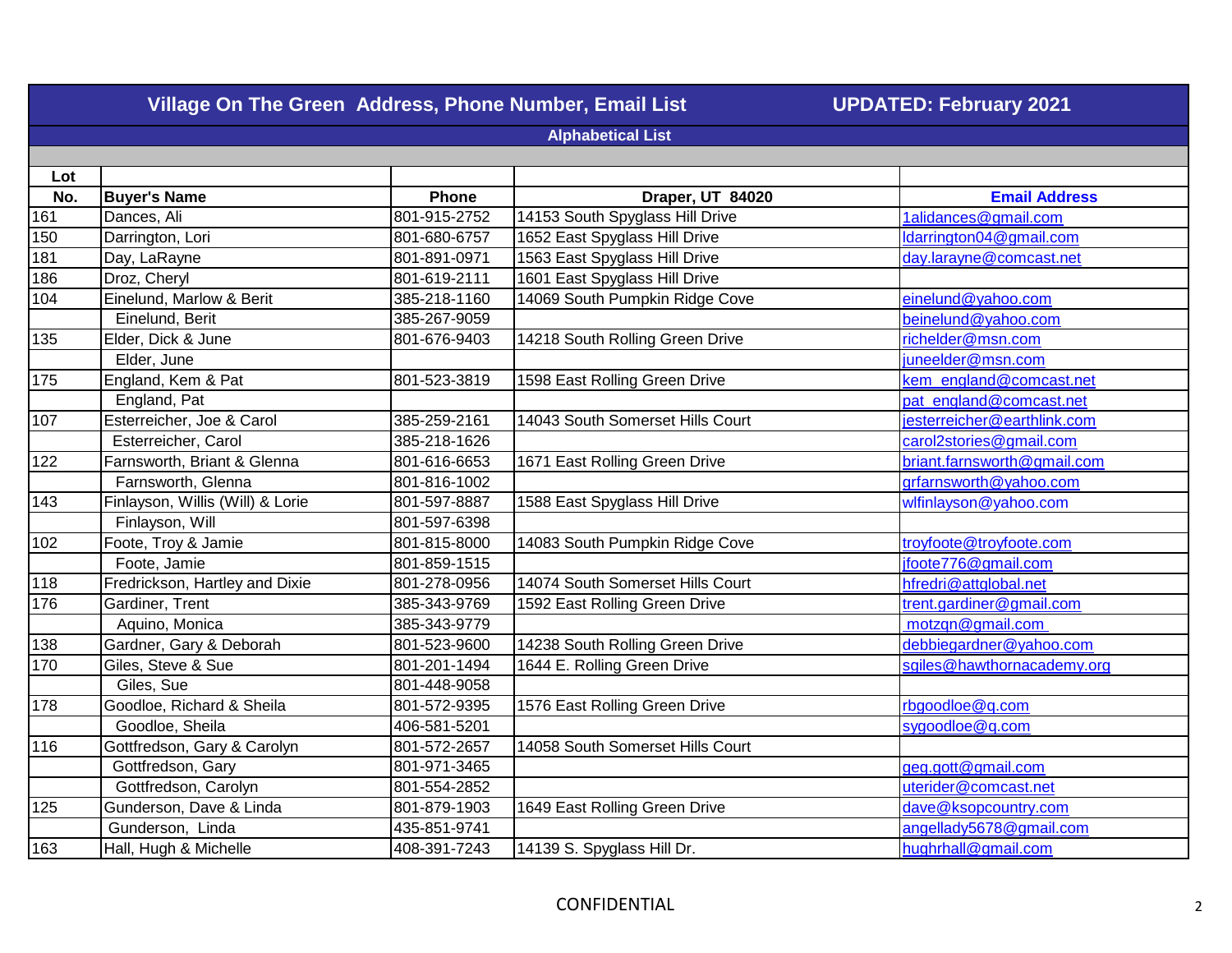| Village On The Green Address, Phone Number, Email List<br><b>UPDATED: February 2021</b> |                                    |              |                                  |                             |  |  |
|-----------------------------------------------------------------------------------------|------------------------------------|--------------|----------------------------------|-----------------------------|--|--|
|                                                                                         | <b>Alphabetical List</b>           |              |                                  |                             |  |  |
|                                                                                         |                                    |              |                                  |                             |  |  |
| Lot                                                                                     |                                    |              |                                  |                             |  |  |
| No.                                                                                     | <b>Buyer's Name</b>                | Phone        | Draper, UT 84020                 | <b>Email Address</b>        |  |  |
|                                                                                         | Hall, Michelle                     | 408-314-5996 |                                  | hmrjs@aol.com               |  |  |
| 191                                                                                     | Harper, Les                        | 801-572-5778 | 1649 East Spyglass Hill Drive    | leslieharper@comcast.net    |  |  |
| 200                                                                                     | Herd, Paul & Nereece               | 801-432-8560 | 14138 South Spyglass Hill Drive  | pnherd@gmail.com            |  |  |
|                                                                                         | Herd, Nereece                      | 801-633-3086 |                                  | nereeceh@gmail.com          |  |  |
| 113                                                                                     | Hightower, Lloyd & Julie           | 385-787-1928 | 14028 South Somerset Hills Court | high1@olypen.com            |  |  |
| 193                                                                                     | Holt, Doug & Nadine                | 801-432-7595 | 1667 East Spyglass Hill Drive    | pdholt2002@yahoo.com        |  |  |
| 146                                                                                     | Horrocks, JoLene                   | 801-656-9116 | 1612 East Spyglass Hill Drive    | Gjohorrocks@msn.com         |  |  |
| 165                                                                                     | Huber, Gerald                      | 801-699-4116 | 14133 South Spyglass Hill Drive  | huberg@comcast.net          |  |  |
| 196                                                                                     | Huch, Stefenee                     | 801-571-1171 | 14182 South Spyglass Hill Drive  | stefeneeh@gmail.com         |  |  |
| 169                                                                                     | Hudgens, Bruce & Glenda            | 801-572-6779 | 1648 East Rolling Green Drive    | bruce.hudgens@comcast.net   |  |  |
|                                                                                         | Hudgens, Glenda                    |              |                                  | glenda.hudgens@comcast.net  |  |  |
| 149                                                                                     | Hyer, Todd & Norma                 | 801-553-0931 | 1642 East Spyglass Hill Drive    | hyfive@mindspring.com       |  |  |
|                                                                                         | Hyer, Norma                        |              |                                  | tnhyer@msn.com              |  |  |
| $\overline{145}$                                                                        | Jeppson, Bil & Leah Jane           | 801-450-9492 | 1604 East Spyglass Hill Drive    | bjeppson@xmission.com       |  |  |
| 145                                                                                     | Jeppsen, Leah Jane                 | 801-450-3942 |                                  | snappygrandma36@gmail.com   |  |  |
| 115                                                                                     | Keefe, Chris & DeAnn               | 801-244-1988 | 14048 South Somerset Hills Court | cdspuds@msn.com             |  |  |
|                                                                                         | Keefe, DeAnn                       | 801-815-3605 |                                  | cmerun4fun@msn.com          |  |  |
| 147                                                                                     | Koplin, Kerris & Julie             | 801-553-8161 | 1618 East Spyglass Hill Drive    | kdkoplin@yahoo.com          |  |  |
|                                                                                         | Koplin, Julie                      |              |                                  | jfkoplin@yahoo.com          |  |  |
| 105                                                                                     | Labrum, Kent & Carol               | 385-414-2568 | 14061 South Pumpkin Ridge Cove   | oklabrum@yahoo.com          |  |  |
|                                                                                         | Labrum, Carol                      | 385-321-0079 |                                  | cilabrum@yahoo.com          |  |  |
| 156                                                                                     | Larsen, Joe                        | 435-632-0488 | 14189 South Spyglass Hill Drive  | wjoelarsen@gmail.com        |  |  |
|                                                                                         | Larsen, Ann                        | 801-694-2717 |                                  | ruthannlarsen@hotmail.com   |  |  |
| 152                                                                                     | Lawson, Jeff & Marie               | 801-572-2264 | 1666 East Spyglass Hill Drive    | J G L1951@q.com             |  |  |
| $\overline{197}$                                                                        | Levy, Art                          |              | 14172 South Spyglass Hill Drive  |                             |  |  |
|                                                                                         | Moon, Young                        | 801-573-9119 | 14172 South Spyglass Hill Drive  | chunbun1@yahoo.com          |  |  |
| 158                                                                                     | Lloyd, Carol                       | 801-553-8961 | 14177 South Spyglass Hill Drive  | whitakerlloyd@comcast.net   |  |  |
| 128                                                                                     | Luettinger, Terry & Kathleen "Kit" | 703-395-8625 | 1607 East Rolling Green Drive    | tluettinger@verizon.net     |  |  |
|                                                                                         | Luettinger, Kathleen "Kit"         | 703-434-0393 |                                  | ktluettinger@verizon.net    |  |  |
| 139                                                                                     | Mars, Caroline                     | 801-282-8574 | 1562 East Spyglass Hill Drive    | caroline.rm@outlook.com     |  |  |
| $\sqrt{148}$                                                                            | Mason, Richard & Sheila            | 801-432-7909 | 1632 East Spyglass Hill Drive    | richsheilamason@comcast.net |  |  |
| 124                                                                                     | McCormick, Sandy                   | 801-501-0123 | 1657 East Rolling Green Drive    | slmcc60@gmail.com           |  |  |
|                                                                                         |                                    |              |                                  |                             |  |  |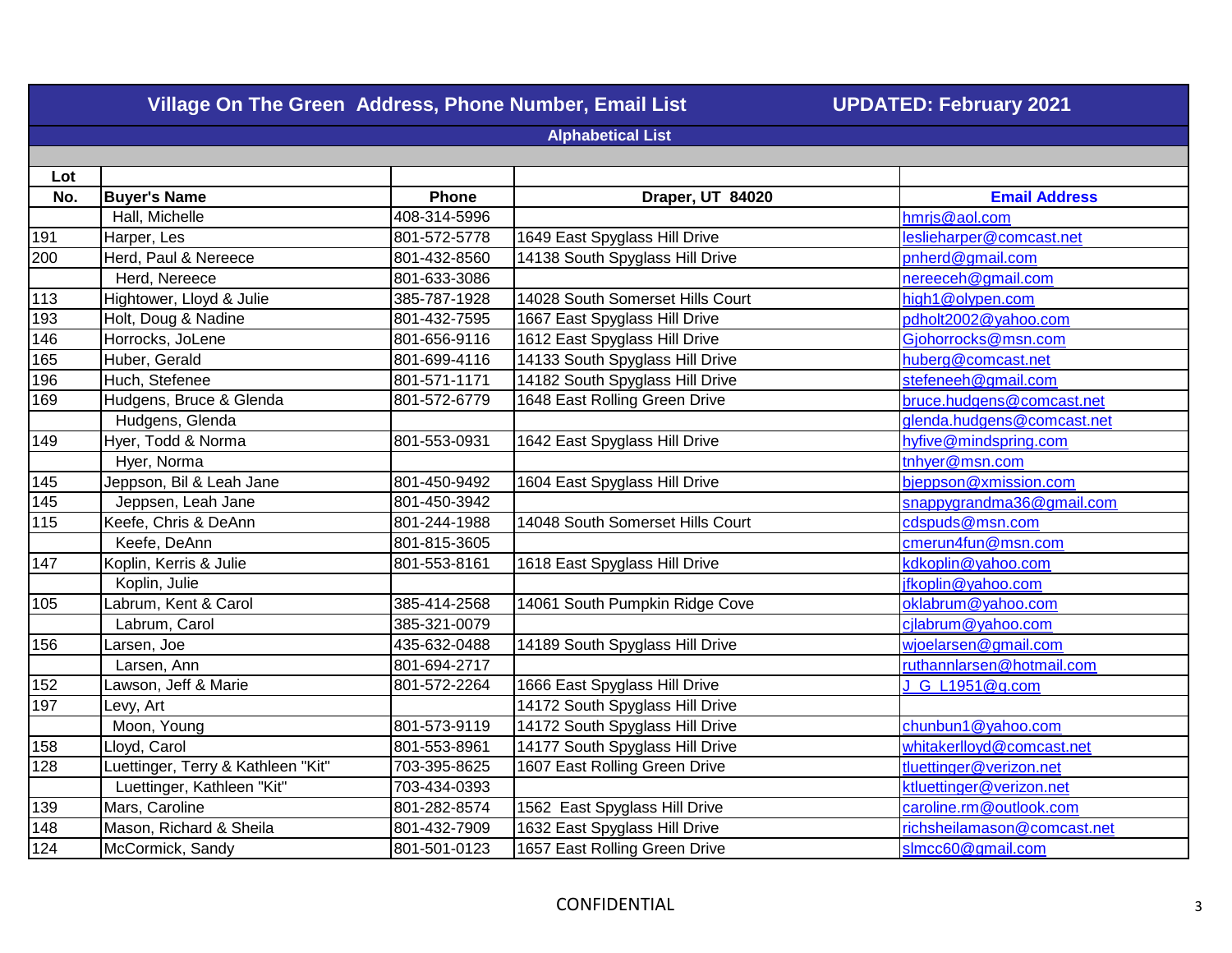|                          | Village On The Green Address, Phone Number, Email List | <b>UPDATED: February 2021</b> |                                  |                             |  |
|--------------------------|--------------------------------------------------------|-------------------------------|----------------------------------|-----------------------------|--|
| <b>Alphabetical List</b> |                                                        |                               |                                  |                             |  |
|                          |                                                        |                               |                                  |                             |  |
| Lot                      |                                                        |                               |                                  |                             |  |
| No.                      | <b>Buyer's Name</b>                                    | Phone                         | Draper, UT 84020                 | <b>Email Address</b>        |  |
| 195                      | Meru, Mike & Melissa/Umbreit, Matt                     | 801-557-2616                  | 14188 South Spyglass Hill Drive  | mikemeru@gmail.com          |  |
| 108                      | Miller, Richard & Sheryl                               | 801-619-1214                  | 13976 South Somerset Hills Court | richardhmiller@comcast.net  |  |
|                          | Miller, Sheryl                                         |                               |                                  | sherylgmiller@comcast.net   |  |
| 110                      | Moore, Lester                                          | 801-652-0852                  | 13992 South Somerset Hills Court | Imoore@hgequity.com         |  |
| 189                      | Moore, Paul                                            | 801-571-7597                  | 1633 East Spyglass Hill Drive    | mmckellmoore@msn.com        |  |
| 111                      | Morawa, John & Jane                                    | 1-630-204-7776                | 14006 South Somerset Hills Court | amumford42@gmail.com        |  |
| 112                      | Muir, Phillip & Kathlynn                               | 801-573-9900                  | 14016 South Somerset Hills Court | pmuir@muirenterprises.com   |  |
|                          | Muir, Kathy                                            | 801-870-6919                  |                                  | kathy.muir@mac.com          |  |
| 174                      | Negrete, Simon & Rose                                  | 801-671-9708                  | 1604 East Rolling Green Drive    | snegreted@comcast.net       |  |
|                          | Negrete, Rose                                          | 801-599-3937                  |                                  | rosenslc@yahoo.com          |  |
| 188                      | Norton, Robert & Connie Smith                          | 801-878-1714                  | 1617 East Spyglass Hill Drive    |                             |  |
|                          | Norton, Robert                                         | 801-588-0111                  |                                  | robnorton@att.net           |  |
|                          | Smith, Connie                                          | 801-652-0892                  |                                  | tcsmith04@msn.com           |  |
| 141                      | Oldroyd, Jerold & Laura                                | 801-943-7860                  | 1574 Spyglass Hill Drive         |                             |  |
|                          | Oldroyd, Jerold                                        | 801-560-3387                  |                                  | oldroydj@mac.com            |  |
|                          | Oldroyd, Laura                                         | 801-541-2923                  |                                  | lloldroyd@mac.com           |  |
| 168                      | Ortenburger, Rick & Elfi                               | 801-520-0881                  | 1656 East Rolling Green Drive    | rick.ortenburger@gmail.com  |  |
|                          | Ortenburger, Elfi                                      | 801-520-0967                  |                                  | pendel@aol.com              |  |
| 166                      | Palmer, Doug & Joan                                    | 801-571-6239                  | 1668 East Rolling Green Drive    | douglasdpalmer@hotmail.com  |  |
| 194                      | Patel, Tulsadias & Vivian                              |                               | 1677 East Spyglass Hill Drive    | kidcarlos57@gmail.com       |  |
|                          | Mary Carlos (property manager)                         | 801-520-8691                  |                                  |                             |  |
| $121$                    | Powell, Mark & Debbie                                  | 801-631-4854                  | 14104 South Somerset Hills Court | mpowell@utahjazz.com        |  |
|                          | Powell, Debbie                                         | 801-631-2565                  |                                  | debpow853@yahoo.com         |  |
| 179                      | Price, Kerry & Bonnie                                  | 801-561-0167                  | 1568 East Rolling Green Drive    | kerrydprice@hotmail.com     |  |
|                          | Price, Bonnie                                          |                               |                                  | bonniebprice@hotmail.com    |  |
| 180                      | Procter, John                                          | 801-898-4456                  | 1562 East Rolling Green Drive    | jprocter12855@gmail.com     |  |
| 119                      | Purser, Jack & Janice                                  | 801-619-4068                  | 14082 South Somerset Hills Court | jbandjp@comcast.net         |  |
| $\overline{131}$         | Rasmussen, Jill                                        | 801-750-6810                  | 1573 East Rolling Green Drive    | jill@jillrasmussen.com      |  |
| 132                      | Robbins, Ron & Susan                                   | 801-523-1263                  | 1553 East Rolling Green Drive    | rocknrobbins@comcast.net    |  |
|                          | Robbins, Susan                                         | 480-203-5311                  |                                  | suzyr9521@AOL.com           |  |
| 177                      | Robinson, Roger & Earleen                              | 801-633-5882C                 | 1584 East Rolling Green Drive    | elfnuts21@gmail.com         |  |
|                          | Robinson, Earleen                                      | 801-712-1300C                 |                                  | earleenrobinson@hotmail.com |  |
|                          |                                                        |                               |                                  |                             |  |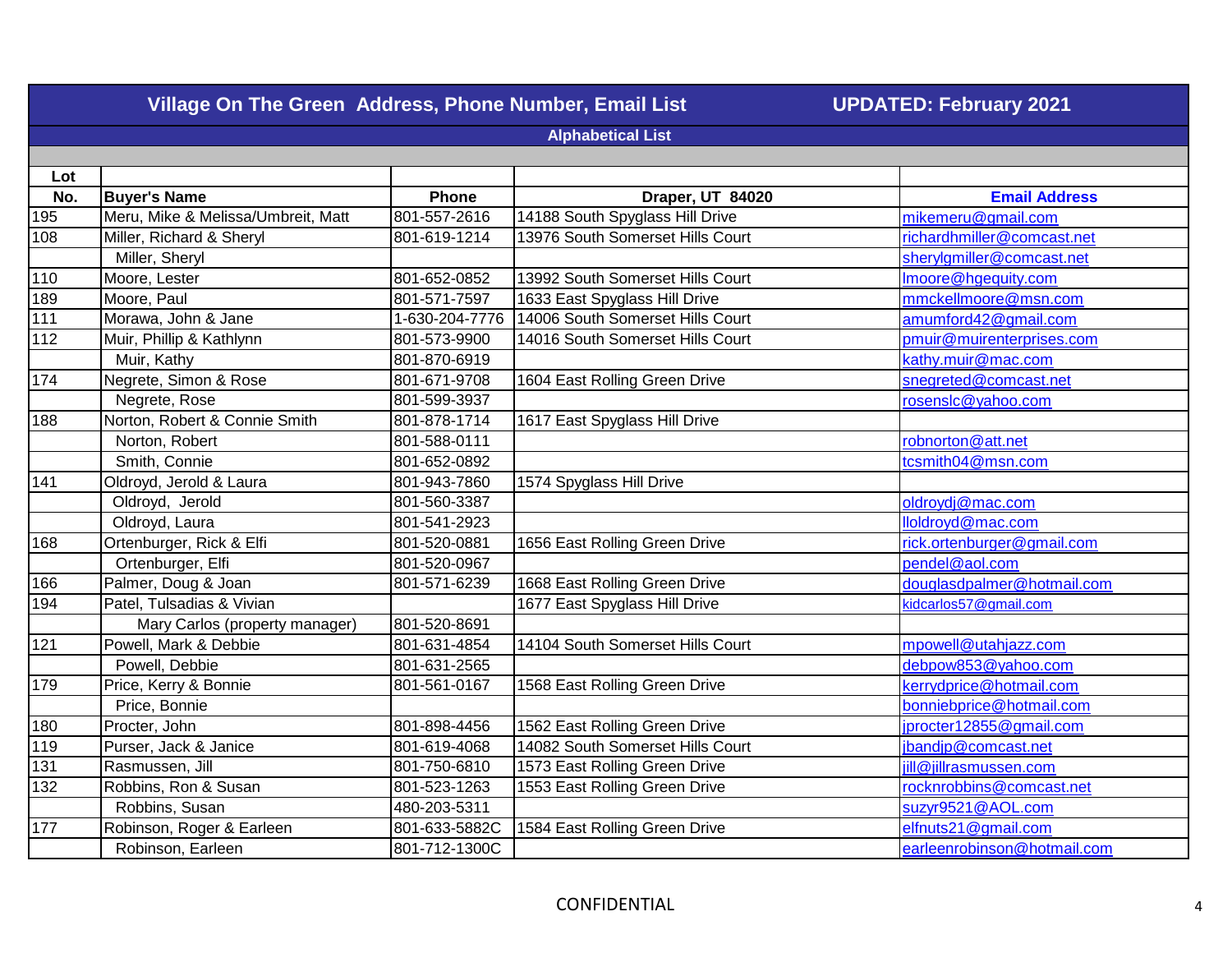| Village On The Green Address, Phone Number, Email List<br><b>UPDATED: February 2021</b> |                                                    |               |                                  |                                   |  |  |
|-----------------------------------------------------------------------------------------|----------------------------------------------------|---------------|----------------------------------|-----------------------------------|--|--|
|                                                                                         | <b>Alphabetical List</b>                           |               |                                  |                                   |  |  |
|                                                                                         |                                                    |               |                                  |                                   |  |  |
| Lot                                                                                     |                                                    |               |                                  |                                   |  |  |
| No.                                                                                     | <b>Buyer's Name</b>                                | Phone         | Draper, UT 84020                 | <b>Email Address</b>              |  |  |
| 199                                                                                     | Rossiter, Julia                                    | 801-571-0811  | 14146 South Spyglass Hill Drive  | drapercowboy@gmail.com            |  |  |
| 154                                                                                     | Runyon, Joyce                                      | 801-254-0578  | 1678 East Spyglass Hill Drive    | joycerunyon@comcast.net           |  |  |
| 162                                                                                     | Russell, Eric James                                | 801-309-6566  | 14147 South Spyglass Hill Drive  | Eric.russell@uvu.edu              |  |  |
|                                                                                         | Russell, Jamie                                     | 801-390-6787  | 14147 South Spyglass Hill Drive  | jamie.russell@uvu.edu             |  |  |
| 114                                                                                     | Sauls, Chuck & Francine                            | 801-572-1729  | 14038 South Somerset Hills Court | c2sauls@gmail.com                 |  |  |
|                                                                                         | Sauls, Francine                                    |               |                                  | f2sauls@msn.com                   |  |  |
| 185                                                                                     | Schobert, Rita Luke                                | 801-553-1203  | 1593 East Spyglass Hill Drive    | redfishlake13@yahoo.com           |  |  |
| 160                                                                                     | Sears, Vincent                                     | 801-694-7819  | 14163 South Spyglass Hill Drive  | vmsears67@gmail.com               |  |  |
|                                                                                         | Sears, Michelle                                    | 801-450-2527  |                                  |                                   |  |  |
| 134                                                                                     | Shepherd, Bonnie                                   | 801-553-8815  | 14212 South Rolling Green Drive  | bonnieashepherd@yahoo.com         |  |  |
| 144                                                                                     | Sironen, Greg & Carolyn                            | 864-385-8236  | 1596 East Spyglass Hill Drive    | gsironen@yahoo.com                |  |  |
|                                                                                         | Sironen, Carolyn                                   | 727-894-5129  |                                  | carolynmariesironen@gmail.com     |  |  |
| 140                                                                                     | Skirucha, Susanna                                  | 801-930-5555  | 1566 East Spyglass Hill Drive    | m.skirucha@comcast.net            |  |  |
| 153                                                                                     | Sleeper, Art & Sandy                               | 801-619-0289  | 1672 East Spyglass Hill Drive    | artisan1672@comcast.net           |  |  |
| 130                                                                                     | Smario, Lari                                       | 801-495-0334  | 1583 East Rolling Green Drive    | lari.smario@comcast.net           |  |  |
| 183                                                                                     | Smith, David & Peggy                               | 801-949-5878  | 1579 East Spyglass Hill Drive    | pegndavesmith@gmail.com           |  |  |
| 184                                                                                     | Stagg, Ted & Pat                                   | 801-550-2479  | 1587 East Spyglass Hill Drive    | teds@khsa.biz                     |  |  |
|                                                                                         | Stagg, Pat                                         | 801-755-0710  |                                  | paticake225@yahoo.com             |  |  |
| 190                                                                                     | Steveson, Larry & Colleen                          | 253-232-3054  | 1643 East Spyglass Hill Drive    | ldsteve@comcast.net               |  |  |
|                                                                                         | Steveson, Colleen                                  |               |                                  | cdsteveson@gmail.com              |  |  |
| 103                                                                                     | Thompson, Karin                                    | 775-772-1919c | 14077 South Pumpkin Ridge Cove   | rnokat@sbcglobal.net              |  |  |
| 157                                                                                     | Turley, Will                                       | 949-375-1347  | 14183 South Spyglass Hill Drive  | wturley84@yahoo.com               |  |  |
|                                                                                         | Turley, Joan                                       | 949-375-0482  |                                  | jntnewport@gmail.com              |  |  |
| 120                                                                                     | Weisser, John                                      | 801-495-9477  | 14092 South Somerset Hills Court | jhweisser@yahoo.com               |  |  |
| 173                                                                                     | White, Randy & Caren                               | 801-232-9848  | 1622 East Rolling Green Drive    | rbw8825@gmail.com                 |  |  |
|                                                                                         | White, Caren                                       | 801-243-5231  |                                  | whitecaren@gmail.com              |  |  |
| 187                                                                                     | Williams, Dee & Dionne                             | 801-999-8898  | 1607 East Spyglass Hill Drive    | dionnew@comcast.net               |  |  |
| 198                                                                                     | Wilson, Nate & Jen                                 | 801-673-6936  | 14158 South Spyglass Hill Drive  | natewilsonslc@gmail.com           |  |  |
|                                                                                         | Wilson, Jen                                        | 801-856-0407  |                                  | jenjolley29@gmail.com             |  |  |
| 117                                                                                     | Winfree, Eric & Julia                              | 801-234-9849  | 14066 Somerset Hills Court       |                                   |  |  |
|                                                                                         | Winfree, Julia                                     | 801-230-8164  |                                  | julia.winfree@canyonsdistrict.org |  |  |
|                                                                                         | <b>Renters (Green) and Family Residents (Blue)</b> |               |                                  |                                   |  |  |